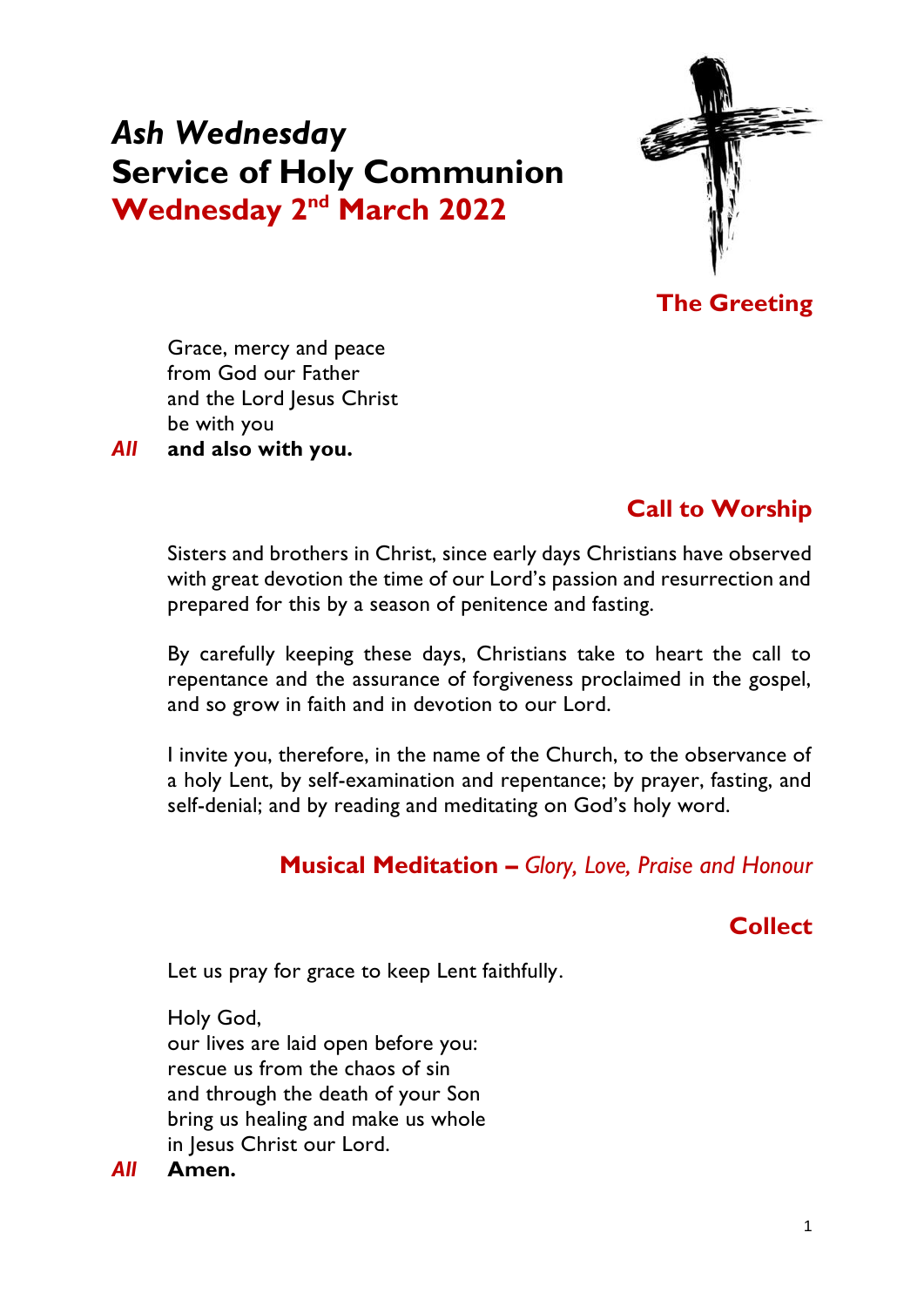## **Old Testament Reading** *– Isaiah 58.1-12*

A reading from the book of the Prophet Isaiah.

**1** "Shout it aloud, do not hold back. Raise your voice like a trumpet. Declare to my people their rebellion and to the descendants of lacob their sins. **2** For day after day they seek me out; they seem eager to know my ways, as if they were a nation that does what is right and has not forsaken the commands of its God. They ask me for just decisions and seem eager for God to come near them. **3** 'Why have we fasted,' they say, 'and you have not seen it? Why have we humbled ourselves, and you have not noticed?' "Yet on the day of your fasting, you do as you please and exploit all your workers. **<sup>4</sup>** Your fasting ends in quarrelling and strife, and in striking each other with wicked fists. You cannot fast as you do today and expect your voice to be heard on high. **5** Is this the kind of fast I have chosen, only a day for people to humble themselves? Is it only for bowing one's head like a reed and for lying in sackcloth and ashes? Is that what you call a fast, a day acceptable to the LORD? **6** "Is not this the kind of fasting I have chosen: to loose the chains of injustice and untie the cords of the yoke, to set the oppressed free and break every yoke? <sup>7</sup> Is it not to share your food with the hungry and to provide the poor wanderer with shelter – when you see the naked, to clothe them, and not to turn away from your own flesh and blood? **<sup>8</sup>** Then your light will break forth like the dawn, and your healing will quickly appear;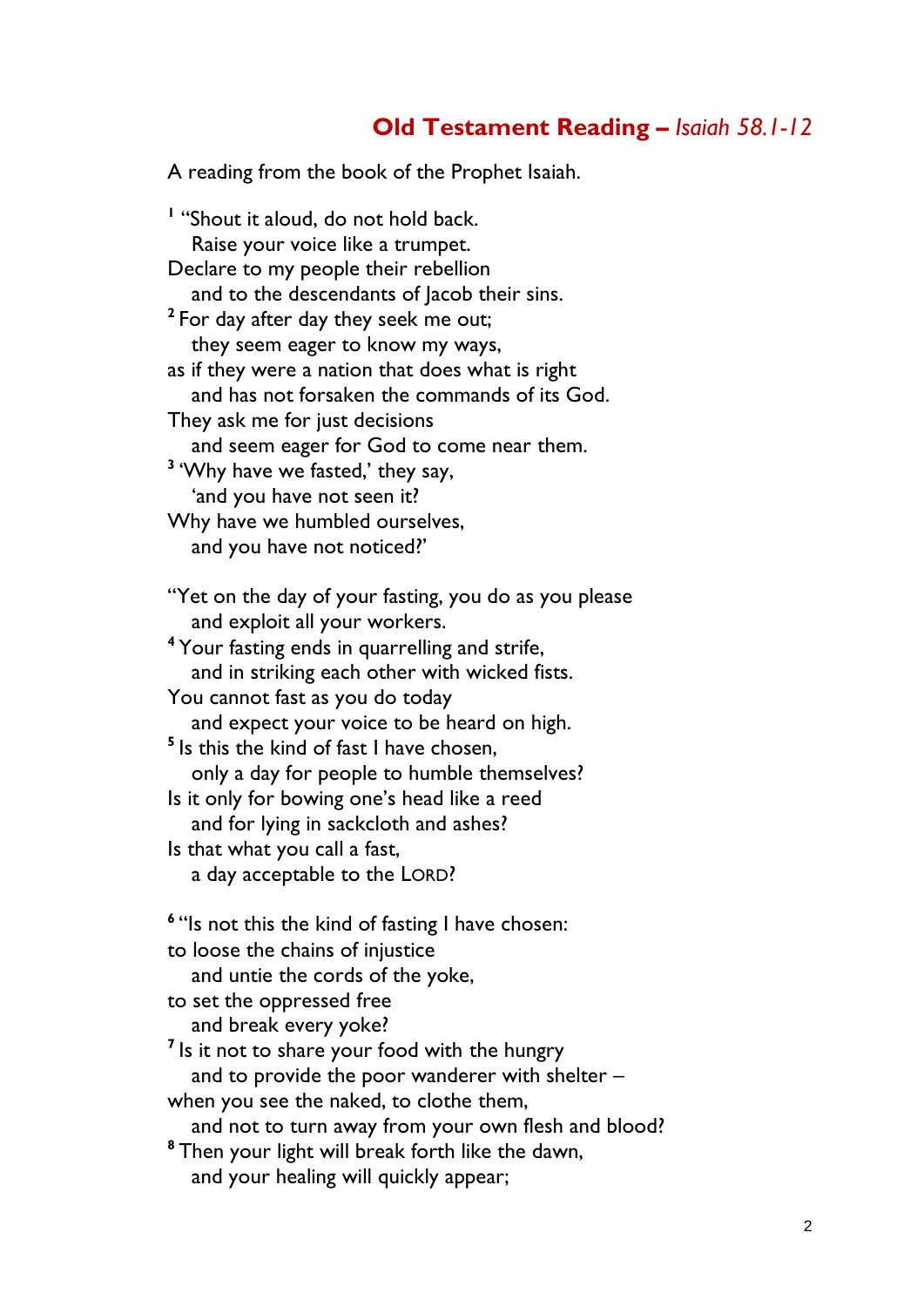then your righteousness will go before you, and the glory of the LORD will be your rear guard. **<sup>9</sup>** Then you will call, and the LORD will answer; you will cry for help, and he will say: Here am I. "If you do away with the yoke of oppression, with the pointing finger and malicious talk, **<sup>10</sup>** and if you spend yourselves in behalf of the hungry and satisfy the needs of the oppressed, then your light will rise in the darkness, and your night will become like the noonday. **<sup>11</sup>** The LORD will guide you always; he will satisfy your needs in a sun-scorched land and will strengthen your frame. You will be like a well-watered garden, like a spring whose waters never fail. <sup>12</sup> Your people will rebuild the ancient ruins and will raise up the age-old foundations; you will be called Repairer of Broken Walls, Restorer of Streets with Dwellings.

This is the word of the Lord.

## *All* **Thanks be to God.**

### **Gradual Hymn –** *All My Hope on God is Founded (19)*

*All* **All my hope on God is founded; he doth still my trust renew. Me through change and chance he guideth, only good and only true. God unknown, he alone calls my heart to be his own.**

> **Human pride and earthly glory, sword and crown betray his trust; what with care and toil he buildeth, tower and temple, fall to dust. But God's power, hour by hour, is my temple and my tower.**

> **God's great goodness aye endureth, deep his wisdom, passing thought:**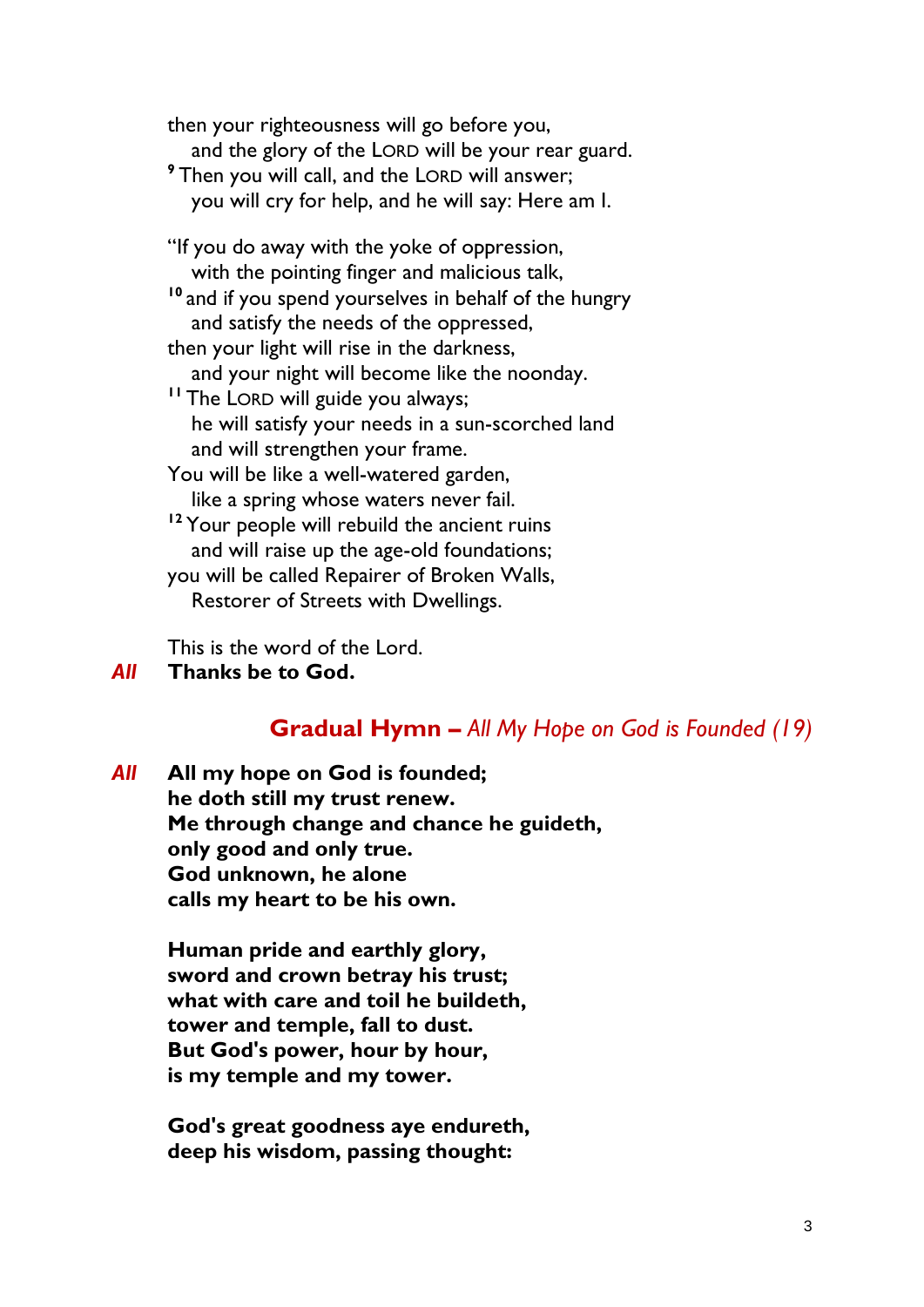**splendour, light and life attend him, beauty springeth out of naught. Evermore, from his store new-born worlds rise and adore.**

**Still from earth to God eternal sacrifice of praise be done, high above all praises praising for the gift of Christ his Son. Christ doth call one and all: ye who follow shall not fall.**

## **Gospel Reading** *– Matthew 6.1-6,16-21*

Praise to you, O Christ, King of eternal glory. The Lord is a great God, O that today you would listen to his voice. Harden not your hearts. *cf Psalm 95.3, 8*

## *All* **Praise to you, O Christ, King of eternal glory.**

Hear the Gospel of our Lord Jesus Christ according to Matthew.

*All* **Glory to you, O Lord.**

<sup>1</sup> "Be careful not to practice your righteousness in front of others to be seen by them. If you do, you will have no reward from your Father in heaven.

<sup>2</sup> "So when you give to the needy, do not announce it with trumpets, as the hypocrites do in the synagogues and on the streets, to be honoured by others. Truly I tell you, they have received their reward in full. **<sup>3</sup>** But when you give to the needy, do not let your left hand know what your right hand is doing, **<sup>4</sup>** so that your giving may be in secret. Then your Father, who sees what is done in secret, will reward you.

<sup>5</sup> "And when you pray, do not be like the hypocrites, for they love to pray standing in the synagogues and on the street corners to be seen by others. Truly I tell you, they have received their reward in full. **<sup>6</sup>** But when you pray, go into your room, close the door and pray to your Father, who is unseen. Then your Father, who sees what is done in secret, will reward you.

**<sup>16</sup>** "When you fast, do not look sombre as the hypocrites do, for they disfigure their faces to show others they are fasting. Truly I tell you, they have received their reward in full.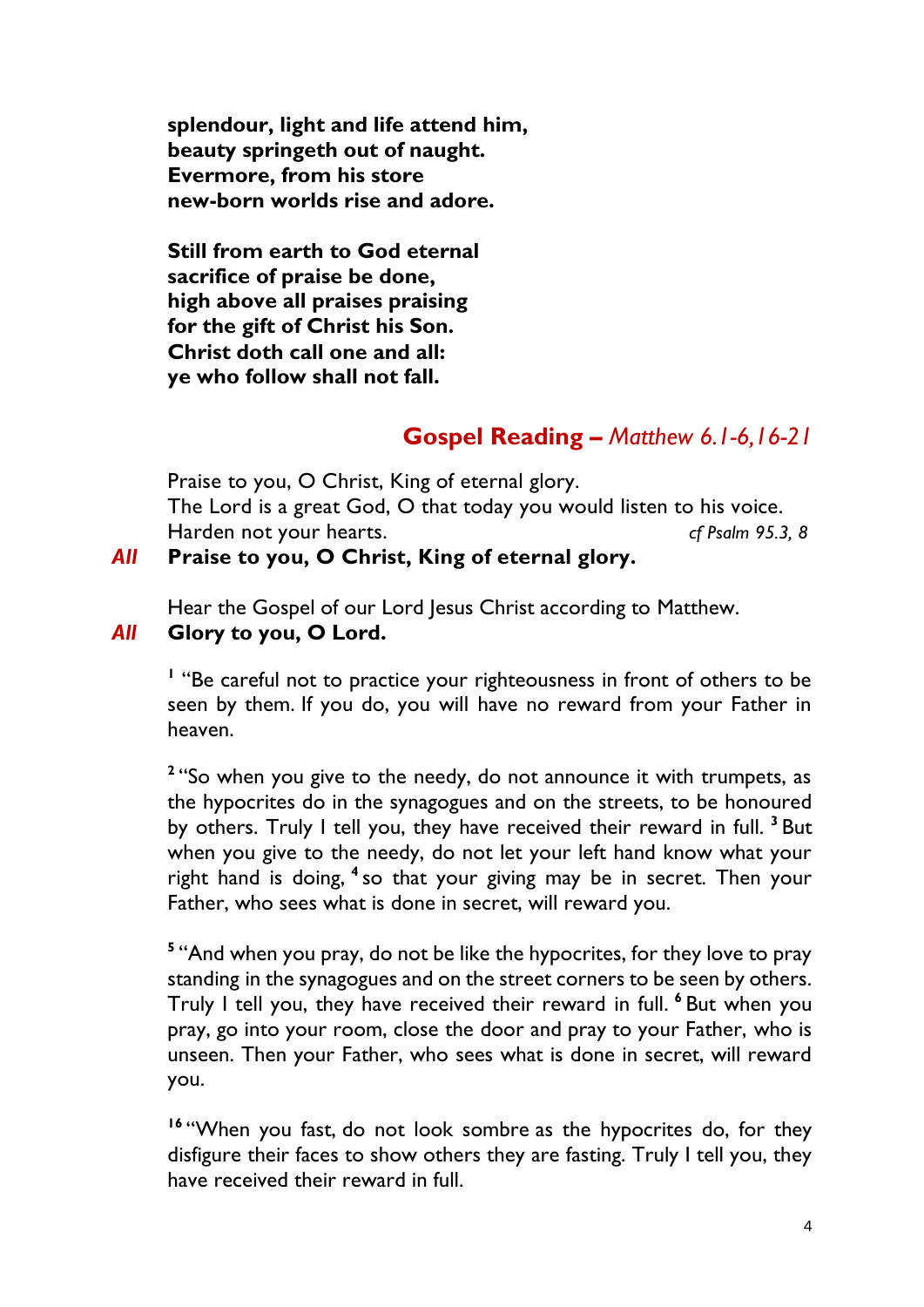**<sup>17</sup>** But when you fast, put oil on your head and wash your face, **<sup>18</sup>** so that it will not be obvious to others that you are fasting, but only to your Father, who is unseen; and your Father, who sees what is done in secret, will reward you.

**<sup>19</sup>** "Do not store up for yourselves treasures on earth, where moths and vermin destroy, and where thieves break in and steal. **<sup>20</sup>** But store up for yourselves treasures in heaven, where moths and vermin do not destroy, and where thieves do not break in and steal. **<sup>21</sup>** For where your treasure is, there your heart will be also.

This is the Gospel of the Lord.

## *All* **Praise to you, O Christ.**

## **Homily**

## **Self-examination and Confession**

Let us now call to mind our sin and the infinite mercy of God.

God the Father,

*All* **have mercy on us.**

God the Son,

*All* **have mercy on us.**

God the Holy Spirit,

*All* **have mercy on us.**

Trinity of love,

- *All* **have mercy on us.**
- *All* **Most merciful God, Father of our Lord Jesus Christ, we confess that we have sinned in thought, word and deed.**

We have not loved you with our whole heart, and mind, and strength. We have not loved our neighbours as ourselves.

We have not forgiven others, as we have been forgiven.

### *All* **Lord, have mercy.**

We have been deaf to your call to serve, as Christ served us. We have not been true to the mind of Christ.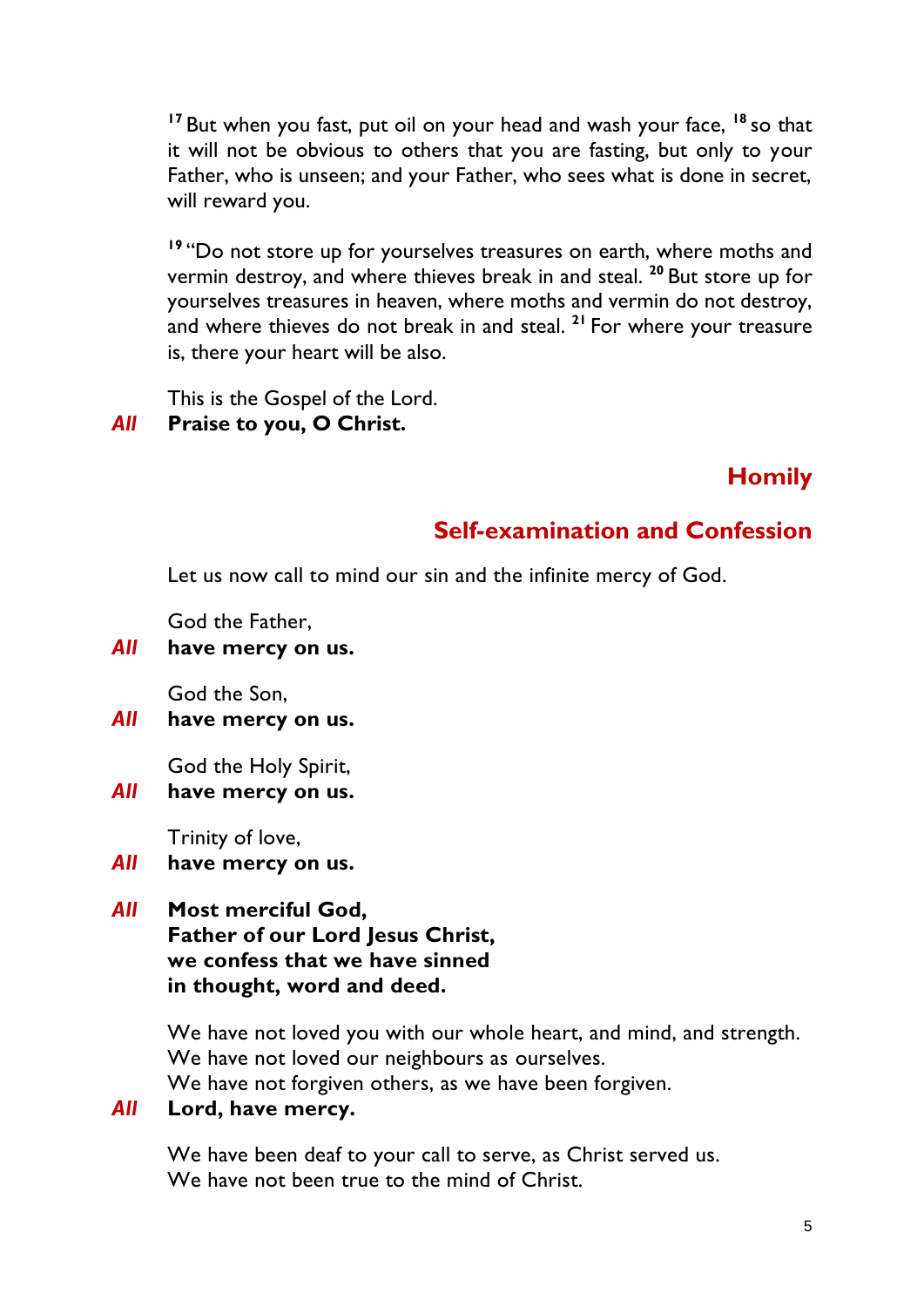We have grieved your Holy Spirit.

## *All* **Lord, have mercy.**

We confess to you, Lord…

all our past unfaithfulness: the pride, hypocrisy and impatience of our lives.

and our envy of those more fortunate than ourselves.

Our intemperate love of worldly goods and comforts

and our failure to commend the faith that is in us.

for our blindness to human need and suffering, and our indifference to injustice and cruelty.

for uncharitable thoughts towards our neighbours

and our lack of concern for those who come after us.

Restore us, good Lord, and let your anger depart from us.

For our waste and pollution of your creation

*All* **Favourably hear us, for your mercy is great.**

and for our prejudice and contempt towards those who differ from us.

6

### *All* **Lord, have mercy.**

*All* **Lord, have mercy.**

*All* **Lord, have mercy.**

*All* **Lord, have mercy.**

Our self-indulgent appetites and ways, and our exploitation of other people.

and our dishonesty in daily life and work.

Our negligence in prayer and worship

Accept our repentance, Lord…

for the wrongs we have done,

*All* **Accept our repentance, Lord.**

*All* **Accept our repentance, Lord.**

*All* **Accept our repentance, Lord.**

For all false judgements,

Our anger at our own frustration

# *All* **Lord, have mercy.**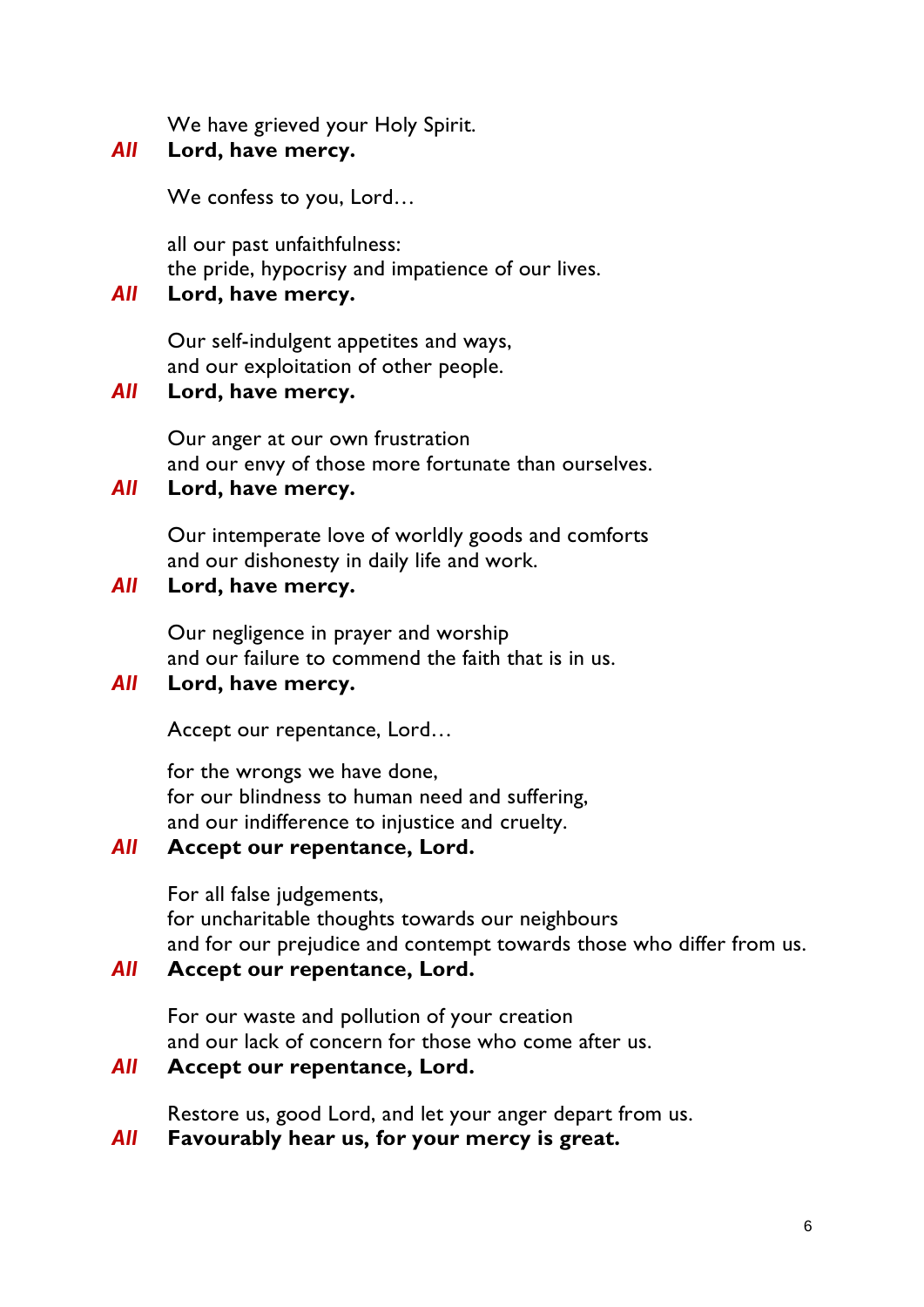Accomplish in us the work of your salvation,

### *All* **that we may show your glory in the world.**

By the cross and passion of your Son our Lord,

*All* **bring us with all your saints to the joy of his resurrection.**

### *Silence is kept.*

*All* **We have not loved you with our whole heart. We have not loved our neighbours as ourselves. In your mercy forgive what we have been, help us to amend what we are, and direct what we shall be; that we may do justly, love mercy, and walk humbly with you, our God. Amen.**

## **The Imposition of Ashes**

Dear friends in Christ, I invite you to receive these ashes as a sign of the spirit of penitence with which we shall keep this season of Lent.

God our Father, you create us from the dust of the earth: grant that these ashes may be for us a sign of our penitence and a symbol of our mortality; for it is by your grace alone that we receive eternal life in Jesus Christ our Saviour.

## *All* **Amen.**

*People can come up to receive the imposition of ashes if they wish – either on the forehead on back of the hand.* 

*At the imposition the minister says to each person (and to those watching online):*

Remember that you are dust, and to dust you shall return. Turn away from sin and be faithful to Christ.

*Silence is kept.*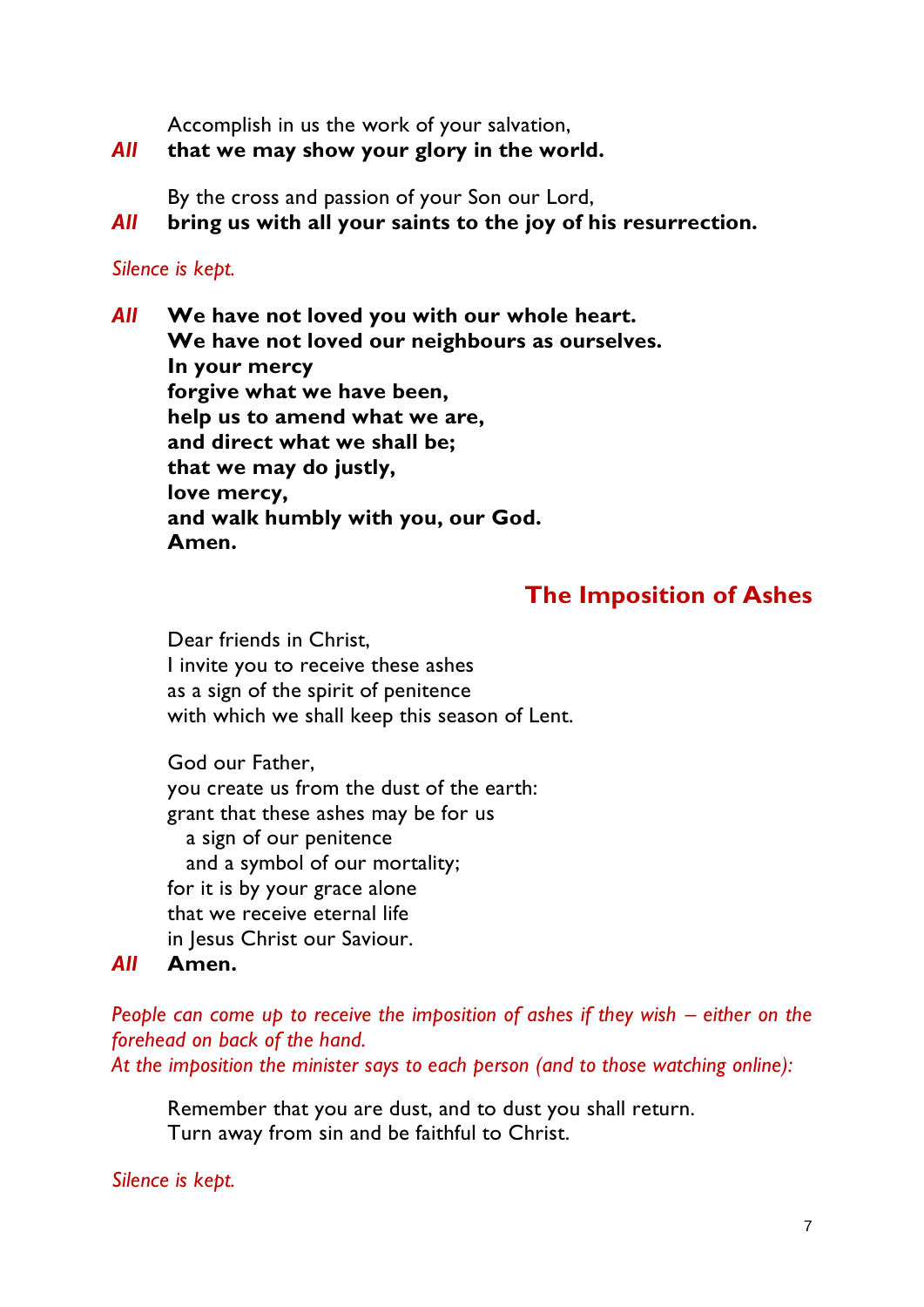*All* **O God, who makes all things new, new stars, new dust, new life; take my heart, every hardened edge and measured beat, and create something new in me.**

> **I need your newness, God, the rough parts of me made smooth; the stagnant, stirred; the stuck, freed; the unkind, forgiven.**

**And then, by the power of your Spirit, I need to be turned toward Love again. Amen.**

## **The Peace**

Since we are justified by faith, we have peace with God through our Lord Jesus Christ, who has given us access to his grace. *Romans 5.1,2 Romans 5.1,2* 

The peace of the Lord be always with you

### *All* **and also with you.**

*We offer one another a sign of peace.*

## **Offertory Hymn –** *Ride on, Ride on in Majesty (583)*

*All* **Ride on, ride on in majesty! Hark, all the tribes hosanna cry: thy humble beast pursues his road with palms and scattered garments strowed.**

> **Ride on, ride on in majesty! In lowly pomp ride on to die: O Christ, thy triumphs now begin o'er captive death and conquered sin.**

**Ride on, ride on in majesty! The wingèd squadrons of the sky look down with sad and wond'ring eyes to see th'approaching sacrifice.**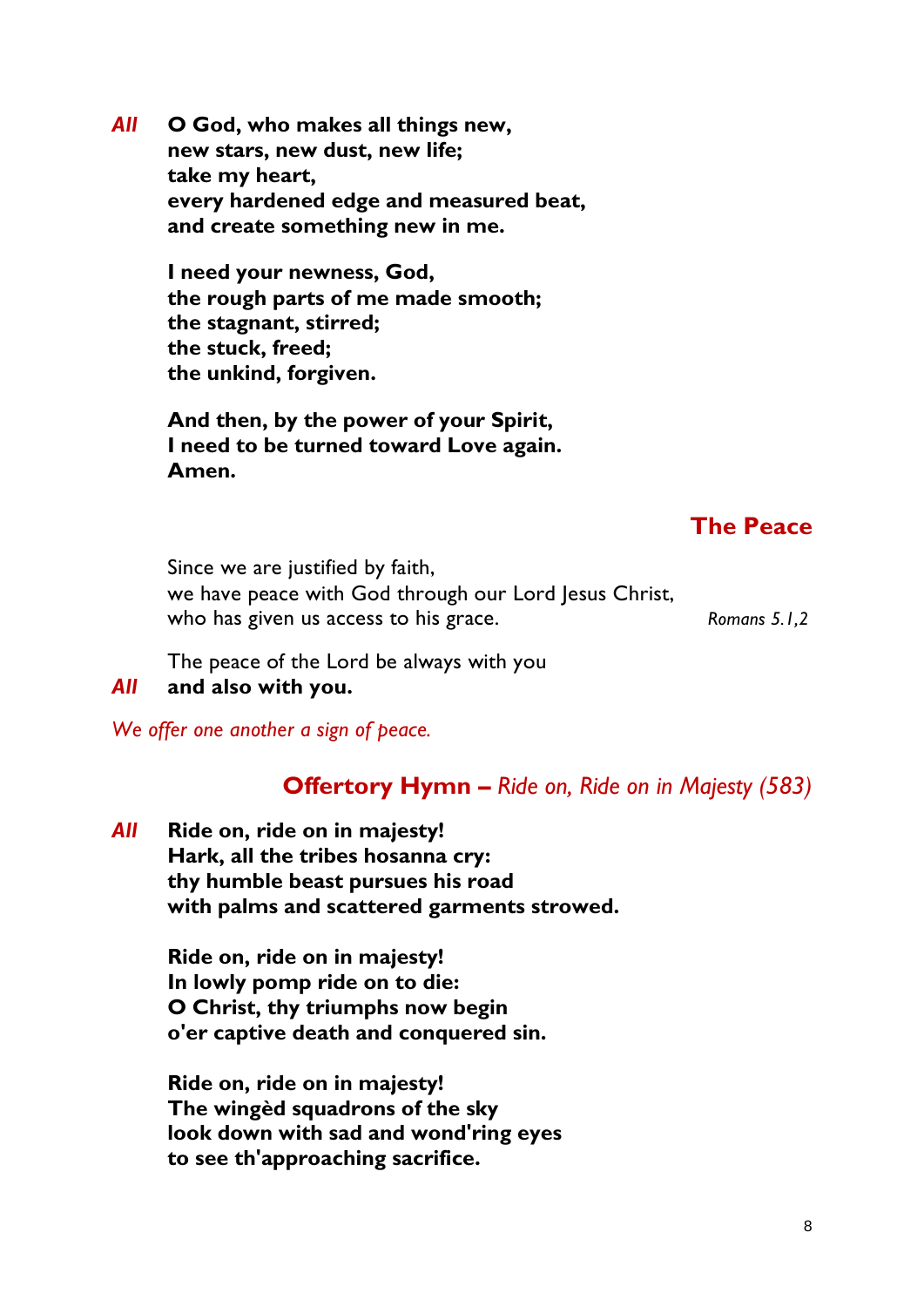**Ride on, ride on in majesty! Thy last and fiercest strife is nigh: the Father, on his sapphire throne awaits his own anointed Son.**

**Ride on, ride on in majesty! In lowly pomp ride on to die; bow thy meek head to mortal pain, then take, O God, thy pow'r, and reign.**

## **Eucharistic Prayer**

The Lord is here.

### *All* **God's Spirit is with us.**

Lift up your hearts.

### *All* **We lift them to the Lord.**

Let us give thanks to the Lord our God.

### *All* **It is right to give thanks and praise.**

It is indeed right and good to give you thanks and praise, almighty God and everlasting Father, through Jesus Christ your Son. For in these forty days you lead us into the desert of repentance that through a pilgrimage of prayer and discipline we may grow in grace and learn to be your people once again. Through fasting, prayer and acts of service you bring us back to your generous heart. Through study of your holy word you open our eyes to your presence in the world and free our hands to welcome others into the radiant splendour of your love. As we prepare to celebrate the Easter feast with joyful hearts and minds we bless you for your mercy and join with saints and angels for ever praising you and *saying*: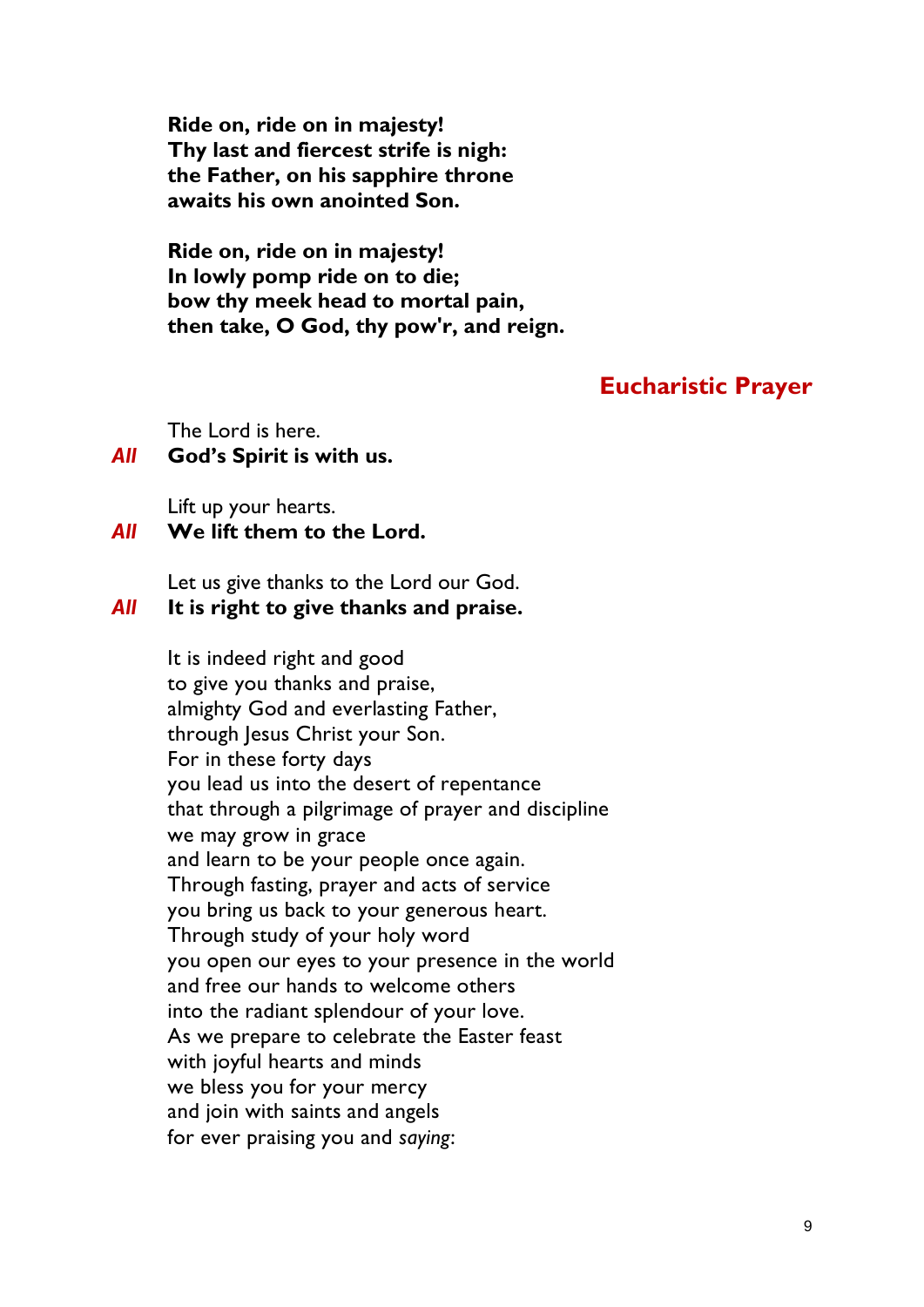*All* **Holy, holy, holy Lord, God of power and might, heaven and earth are full of your glory. Hosanna in the highest. Blessed is he who comes in the name of the Lord. Hosanna in the highest.**

We praise and bless you, loving Father, through Jesus Christ, our Lord; and as we obey his command, send your Holy Spirit, that broken bread and wine outpoured may be for us the body and blood of your dear Son.

On the night before he died he had supper with his friends and, taking bread, he praised you. He broke the bread, gave it to them and said: Take, eat; this is my body which is given for you; do this in remembrance of me.

When supper was ended he took the cup of wine. Again he praised you, gave it to them and said: Drink this, all of you; this is my blood of the new covenant, which is shed for you and for many for the forgiveness of sins. Do this, as often as you drink it, in remembrance of me. So, Father, we remember all that Jesus did, in him we plead with confidence his sacrifice made once for all upon the cross.

Bringing before you the bread of life and cup of salvation, we proclaim his death and resurrection until he comes in glory.

Jesus Christ is Lord:

*All* **Lord, by your cross and resurrection have set us free. You are the Saviour of the world.**

> Lord of all life, help us to work together for that day when your kingdom comes and justice and mercy will be seen in all the earth.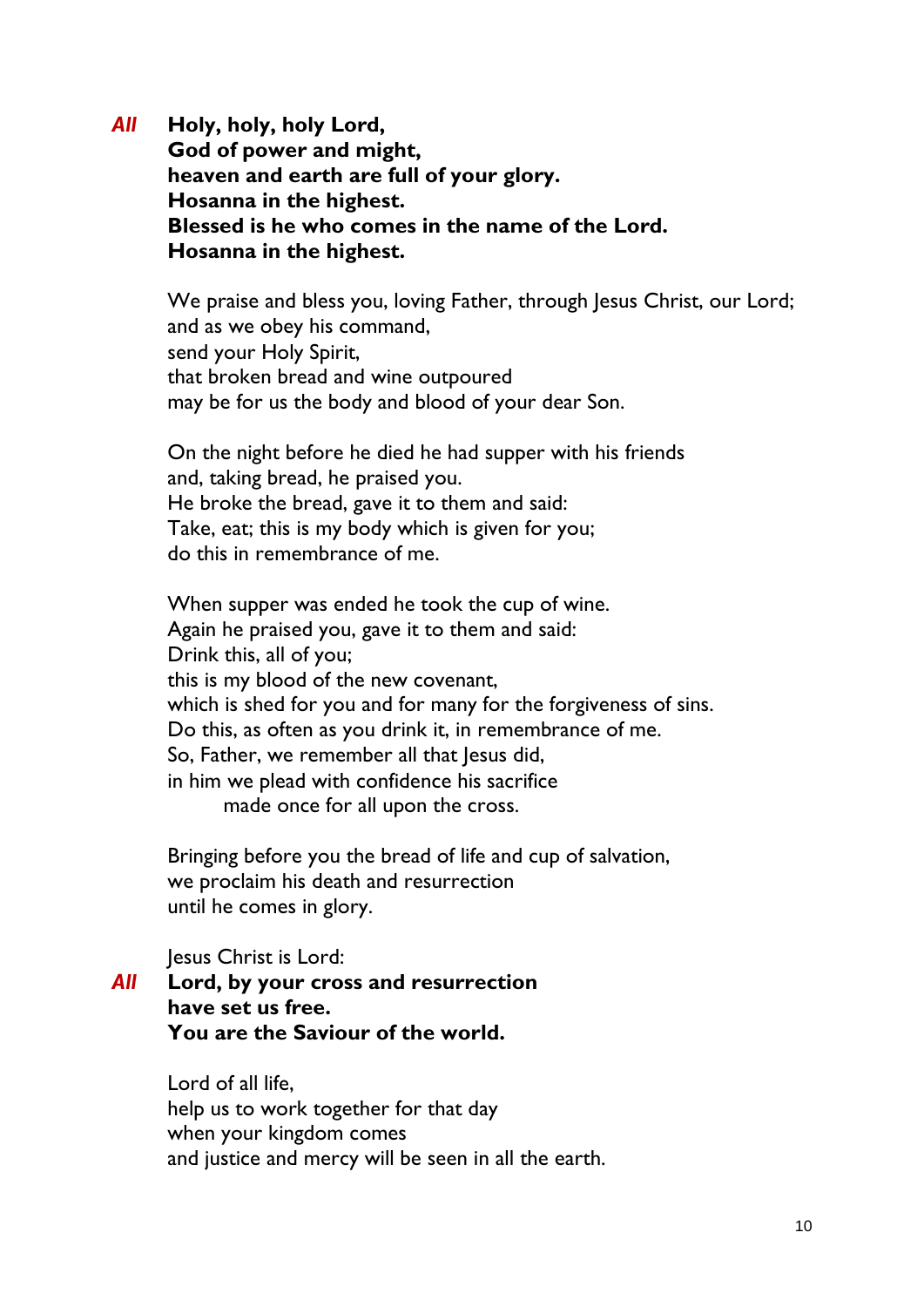Look with favour on your people, gather us in your loving arms and bring us with all the saints to feast at your table in heaven.

Through Christ, and with Christ, and in Christ, in the unity of the Holy Spirit, all honour and glory are yours, O loving Father, for ever and ever.

*All* **Amen.**

## **The Lord's Prayer**

Lord Jesus, remember us in your kingdom and teach us to pray.

*All* **Our Father, who art in heaven, hallowed be thy name; thy kingdom come; thy will be done; on earth as it is in heaven. Give us this day our daily bread. And forgive us our trespasses, as we forgive those who trespass against us. And lead us not into temptation; but deliver us from evil. For thine is the kingdom, the power and the glory, for ever and ever. Amen.**

## **Breaking of the Bread**

### *The consecrated bread is broken.*

We break this bread to share in the body of Christ.

*All* **Though we are many, we are one body, because we all share in one bread.**

## **Agnus Dei**

*All* **Jesus, Lamb of God, have mercy on us.**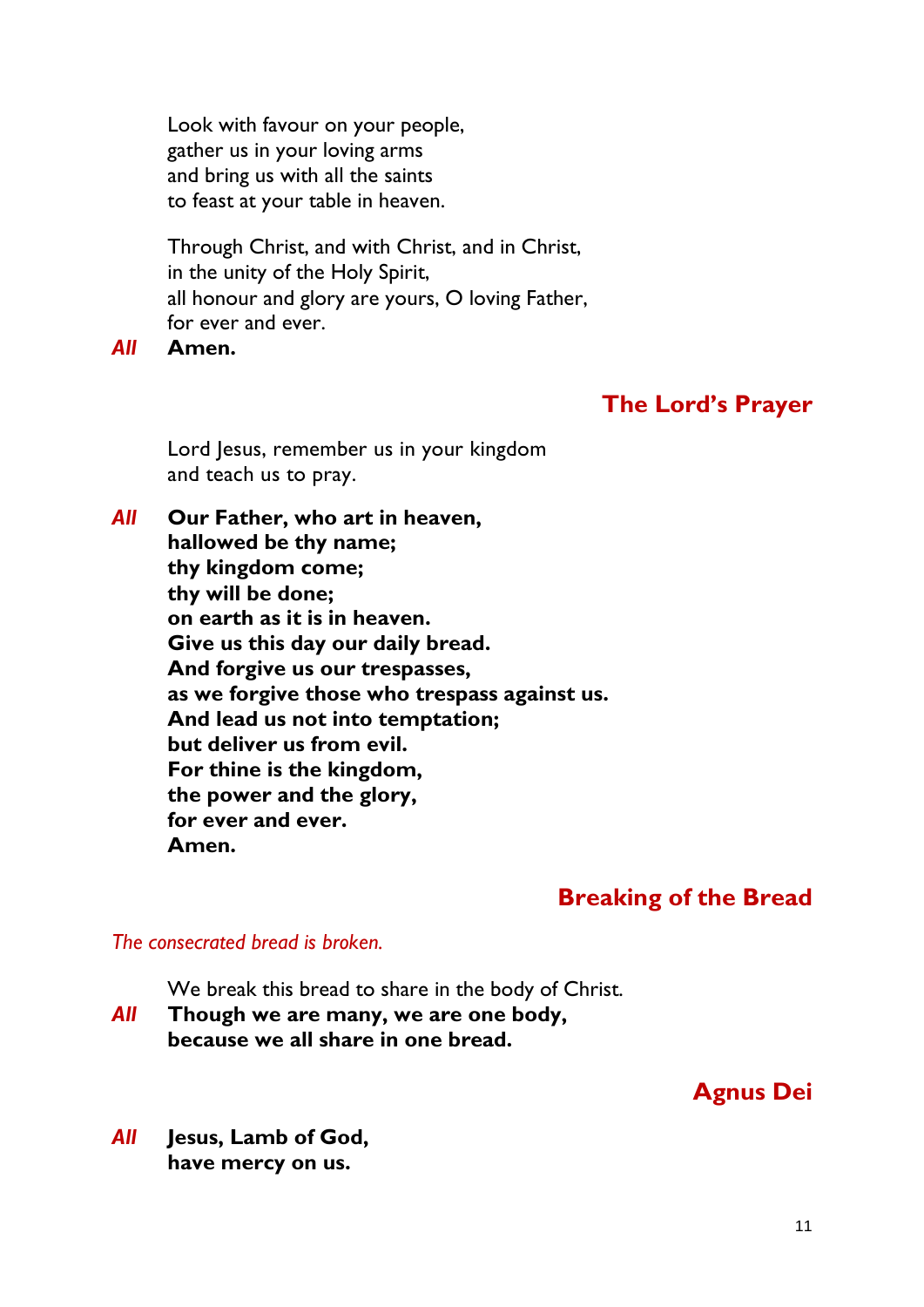**Jesus, bearer of our sins, have mercy on us.**

**Jesus, redeemer of the world, grant us peace.**

## **Giving of Communion**

Jesus is the Lamb of God who takes away the sin of the world. Blessed are those who are called to his supper.

### *All* **Lord, I am not worthy to receive you, but only say the word, and I shall be healed.**

## **Prayer After Communion**

Almighty God, you have given your only Son to be for us both a sacrifice for sin and also an example of godly life: give us grace that we may always most thankfully receive these his inestimable gifts, and also daily endeavour to follow the blessed steps of his most holy life; through Jesus Christ our Lord.

- *All* **Amen.**
- *All* **God of our pilgrimage, you have fed us with the bread of heaven. Refresh and sustain us as we go forward on our journey, in the name of Jesus Christ our Lord. Amen.**

**Final Worship Song –** *The Lord's my Shepherd (Psalm 23)*

*All* **The Lord's my Shepherd, I'll not want. He makes me lie in pastures green. He leads me by the still, still waters, His goodness restores my soul.**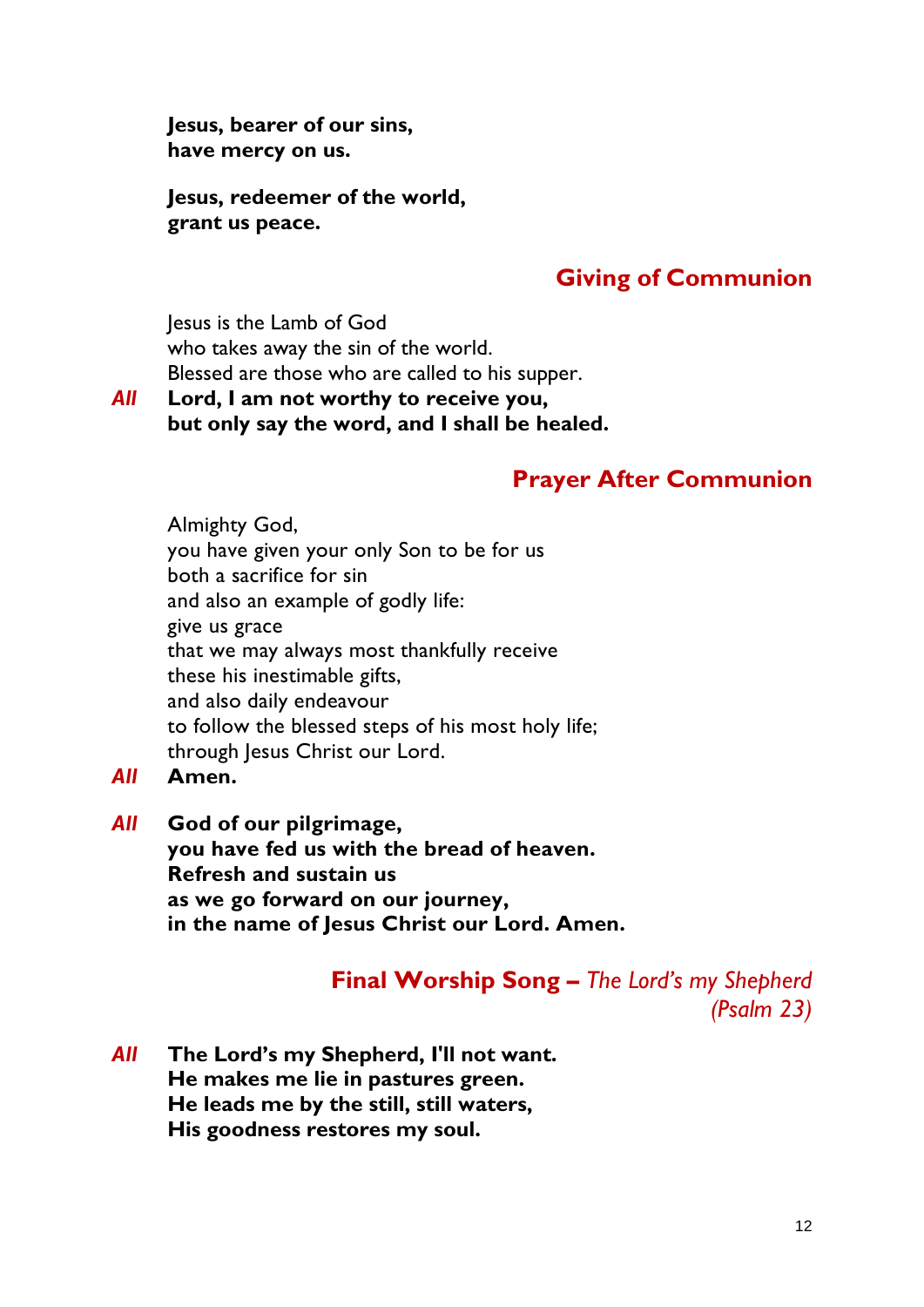**And I will trust in You alone. And I will trust in You alone, For Your endless mercy follows me, Your goodness will lead me home.**

**He guides my ways in righteousness, And He anoints my head with oil, And my cup, it overflows with joy, I feast on His pure delights.**

**And I will trust in You alone. And I will trust in You alone, For Your endless mercy follows me, Your goodness will lead me home.**

**And though I walk the darkest path, I will not fear the evil one, For You are with me, and Your rod and staff Are the comfort I need to know.**

**And I will trust in You alone. And I will trust in You alone, For Your endless mercy follows me, Your goodness will lead me home.**

**And I will trust in You alone. And I will trust in You alone, For Your endless mercy follows me, Your goodness will lead me home.**

**For Your endless mercy follows me, Your goodness will lead me home.**

## **Final Blessing**

This is love, not that we loved God,

- *All* **but that he loved us and sent his Son.** He is the sacrifice for our sins,
- *All* **that we might live through him.** If God loves us so much
- *All* **we ought to love one another.**